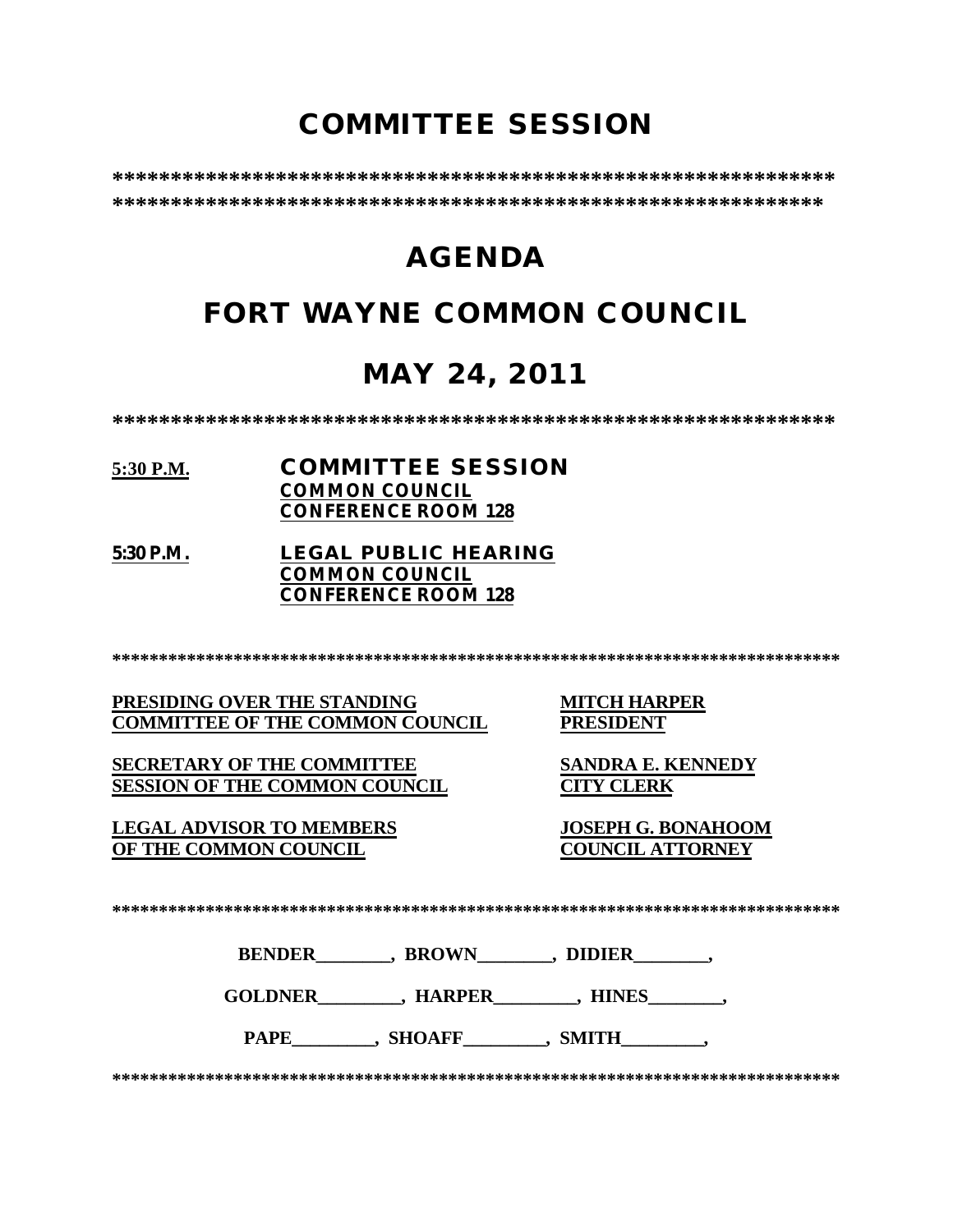**\*\*\*\*\*\*\*\*\*\*\*\*\*\*\*\*\*\*\*\*\*\*\*\*\*\*\*\*\*\*\*\*\*\*\*\*\*\*\*\*\*\*\*\*\*\*\*\*\*\*\*\*\*\*\*\*\*\*\*\*\*\*\*\*\*\*\*\*\*\*\*\*\*\*\*\*\*\***

## **ORDER OF THE AGENDA**

**\*\*\*\*\*\*\*\*\*\*\*\*\*\*\*\*\*\*\*\*\*\*\*\*\*\*\*\*\*\*\*\*\*\*\*\*\*\*\*\*\*\*\*\*\*\*\*\*\*\*\*\*\*\*\*\*\*\*\*\*\*\*\*\*\*\*\*\*\*\*\*\*\*\*\*\*\*\***

### **1. ROLL CALL**

### **2. ADOPTION OF THE AGENDA**

### **3. LEGAL PUBLIC HEARING – PAGE 3**

**4. DISCUSSION OF PENDING ORDINANCES AND RESOLUTIONS – PAGES 4 THRU 7**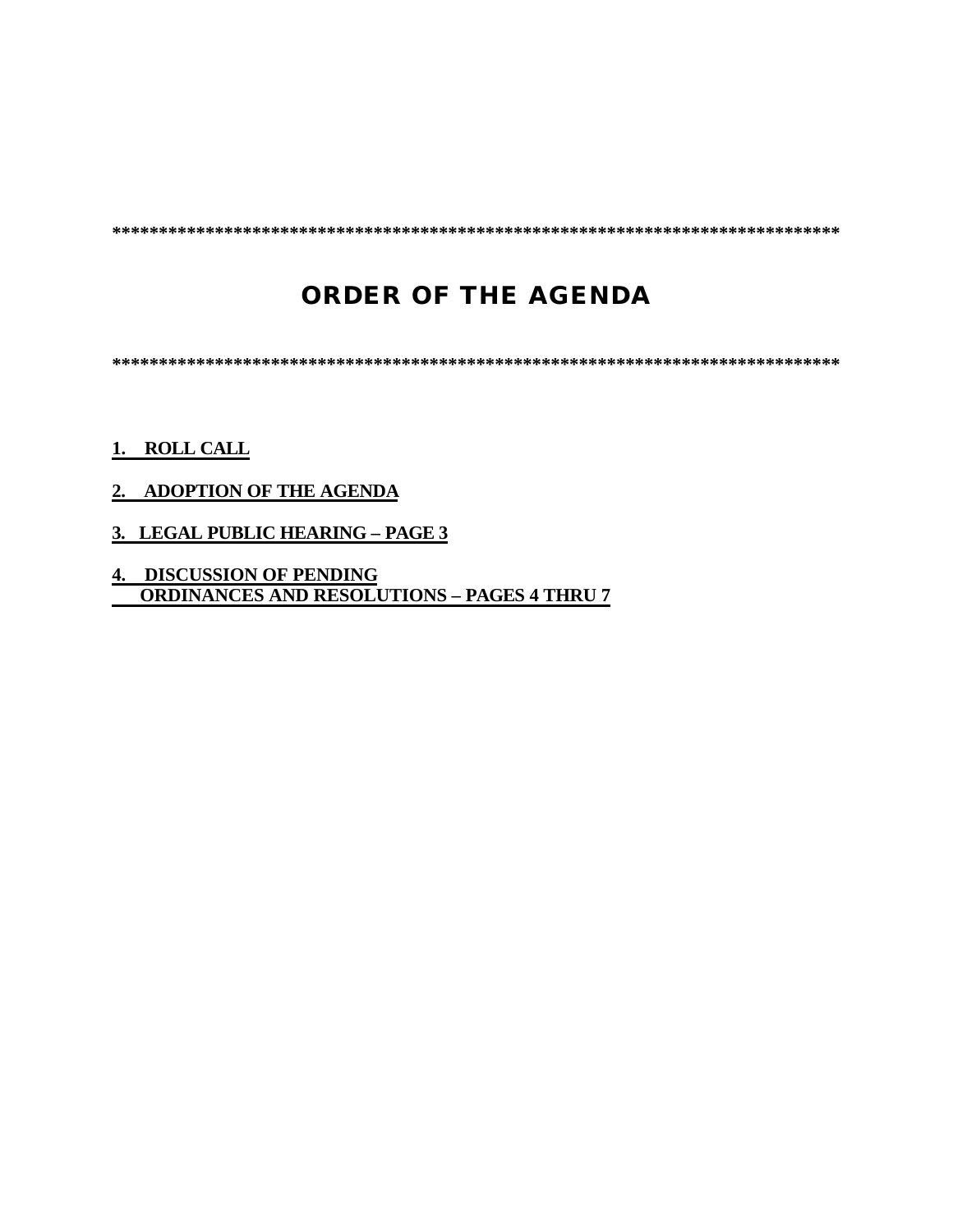### **LEGAL PUBLIC HEARING**

### **FINANCE COMMITTEE**

### **THOMAS E. SMITH – CHAIR ELIZABETH M. BROWN – CO-CHAIR ALL COUNCIL MEMBERS**

#### **R-11-05-02**

**A CONFIRMING RESOLUTION designating an "Economic Revitalization Area" under I.C. 6-1.1-12.1 for property commonly known as 8727 Clinton Park Drive, Fort Wayne, Indiana 46825 (Nemcomed FW, LLC)**

**Total cost of \$2,782,000 – they will construct a 13,000** 

**Square foot addition to their existing facility – the company will also purchase equipment - 60 full-time jobs will be created and 128 full-time jobs will be retained as a result of the project**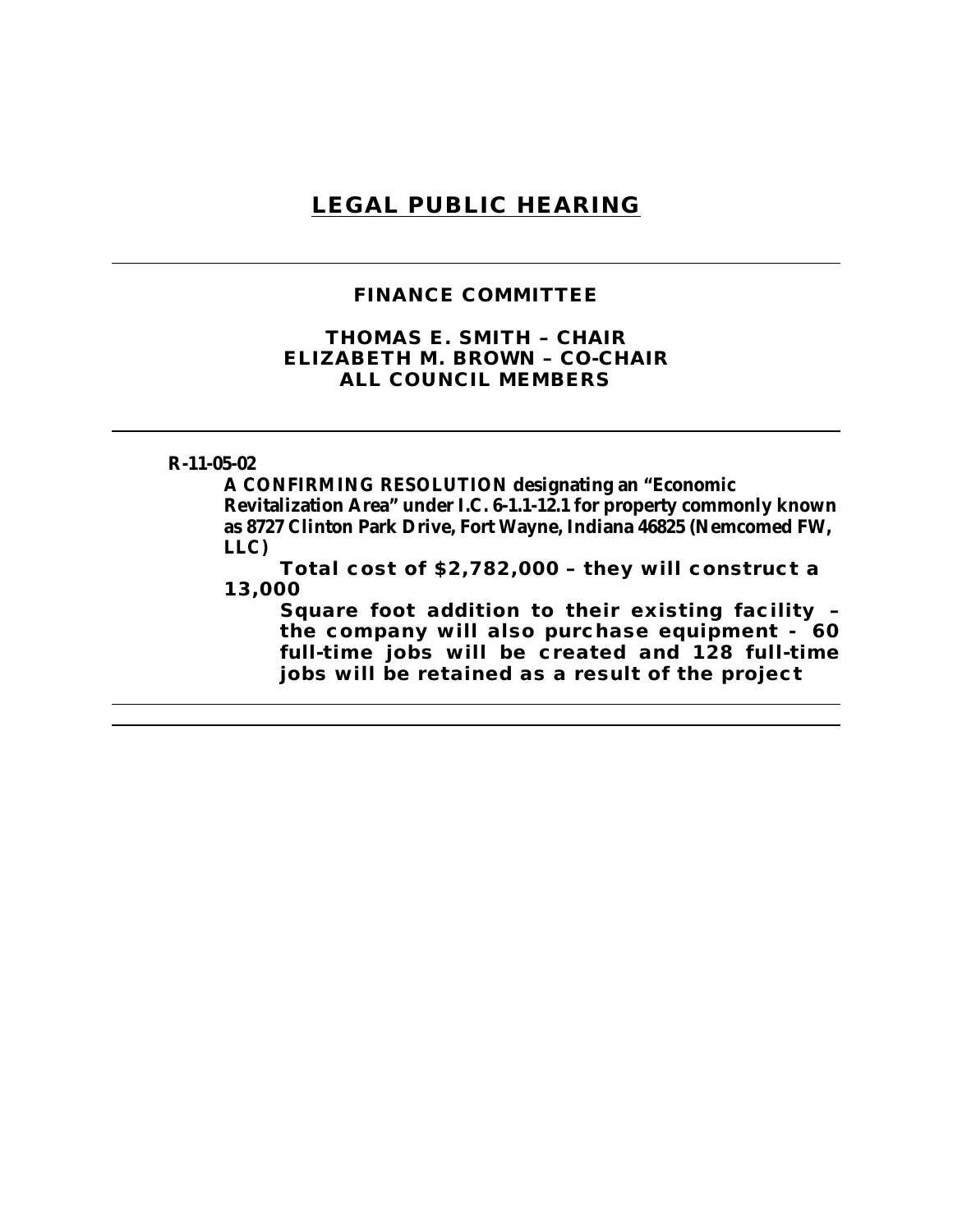# **ORDINANCES AND RESOLUTIONS UP FOR DISCUSSION**

**\*\*\*\*\*\*\*\*\*\*\*\*\*\*\*\*\*\*\*\*\*\*\*\*\*\*\*\*\*\*\*\*\*\*\*\*\*\*\*\*\*\*\*\*\*\*\*\*\*\*\*\*\*\*\*\*\*\*\*\*\*\***

### **CITY UTILITIES COMMITTEE**

*Glynn A. Hines - Chair Marty Bender – Co-Chair All Council Members*

### **ACTION**

**S-11-05-05**

**AN ORDINANCE approving the awarding of I.T.B. #3366 purchase of Three (3) Tandem Axle Dump Truck Chassis by the City of Fort Wayne, Indiana, by and through its Department of Purchasing and Selking International for the Water Maintenance & Service Department and Water Pollution Control Maintenance Department**

**Total cost of \$341,214**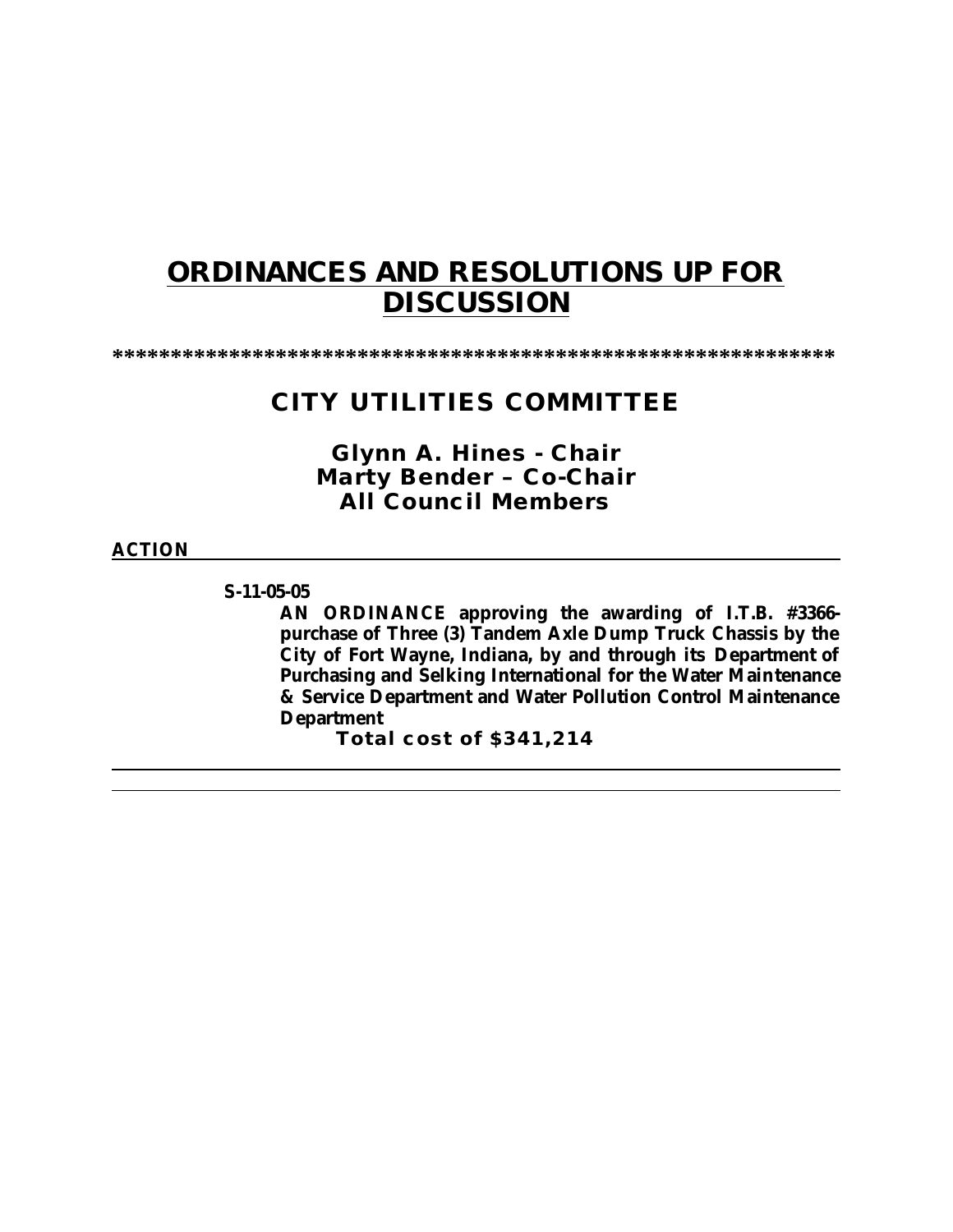### **FINANCE COMMITTEE**

### *Thomas E. Smith* **– Chair** *Elizabeth M. Brown – Co-Chair All Council Members*

#### **ACTION**

### **R-11-05-02**

**A CONFIRMING RESOLUTION designating an "Economic Revitalization Area" under I.C. 6-1.1-12.1 for property commonly known as 8727 Clinton Park Drive, Fort Wayne, Indiana 46825 (Nemcomed FW,LLC)**

> **Total cost of \$2,782,000 – the company will Construct a 13,000 square foot addition to their existing facility – they will also purchase equipment - 60 full-time jobs will be created and 128 full-time jobs will be retained as a result of the project**

#### **R-11-05-14**

**A DECLARATORY RESOLUTION designating an "Economic Revitalization Area" under I.C. 6-1.1-12.1 for property commonly known as 642 Growth Avenue, Fort Wayne, Indiana 46808 (Ward Corporation)**

> **Total cost of \$2,650,000 – in order to expand Ward Corporation will purchase equipment – three full-time jobs will be created as a result of the project**

> **This Resolution is to be introduced and voted upon for passage tonight at the Regular Session**

## **FINANCE COMMITTEE CONTINUED**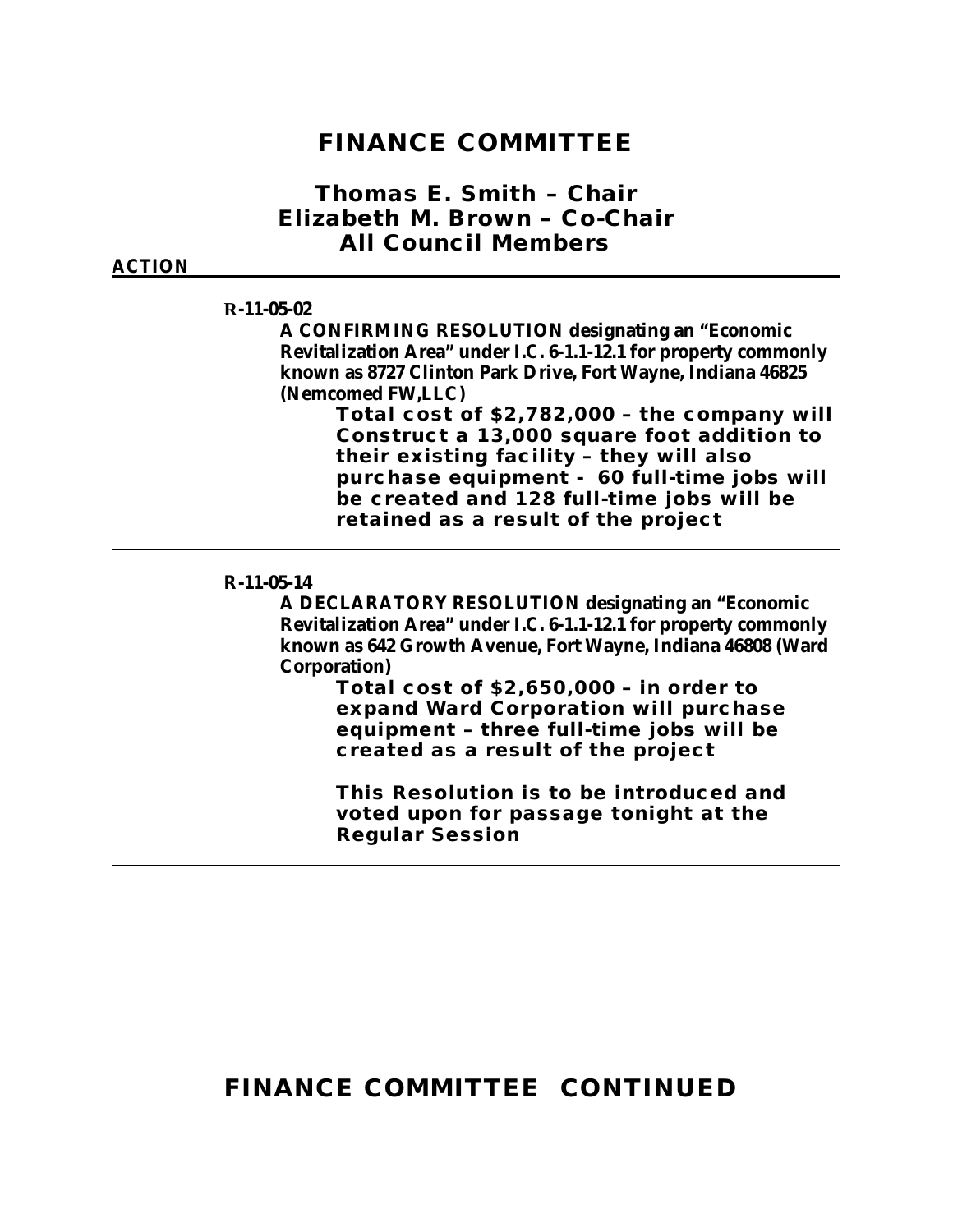#### **R-11-05-16**

 **A DECLARATORY RESOLUTION designating an "Economic Revitalization Area" under I.C. 6-1.1-12.1 for property commonly known as 6230 Innovation Boulevard, Fort Wayne, Indiana 46818 (CK Products, LLC)**

> **Total cost of \$6,801,150 – in order to expand CK Products will build a new facility for their operation. 40 full-time jobs will be created and 88 full-time jobs will be retained as a result of the project**

**This Resolution is to be introduced and voted upon for passage tonight at the Regular Session**

#### **R-11-05-18**

**A DECLARATORY RESOLUTION designating an "Economic Revitalization Area" under I.C. 6-1.1-12.1 for property commonly known as 5021 Investment Drive, Fort Wayne, Indiana 46808 (AccuTemp Products, Inc.)**

> **Total cost of \$8,800 – in order to expand they will purchase and install new information technology equipment – one full-time job will be created as a result of the project**

**This Resolution is to be introduced and voted upon for passage tonight at the Regular Session**

#### **R-11-05-20**

**A DECLARATORY RESOLUTION designating an "Economic Revitalization Area" under I.C. 6-1.1-12.1 for property commonly known as 8415 North Clinton Park Drive, Fort Wayne, Indiana 46825 (AccuTemp Products, Inc.)**

**Total cost of \$36,080 – in order to expand they will purchase and install new technology equipment - 39 full-time and one part-time job will be retained as a result of the project**

**This Resolution is to be introduced and voted Upon for passage tonight at the Regular Session**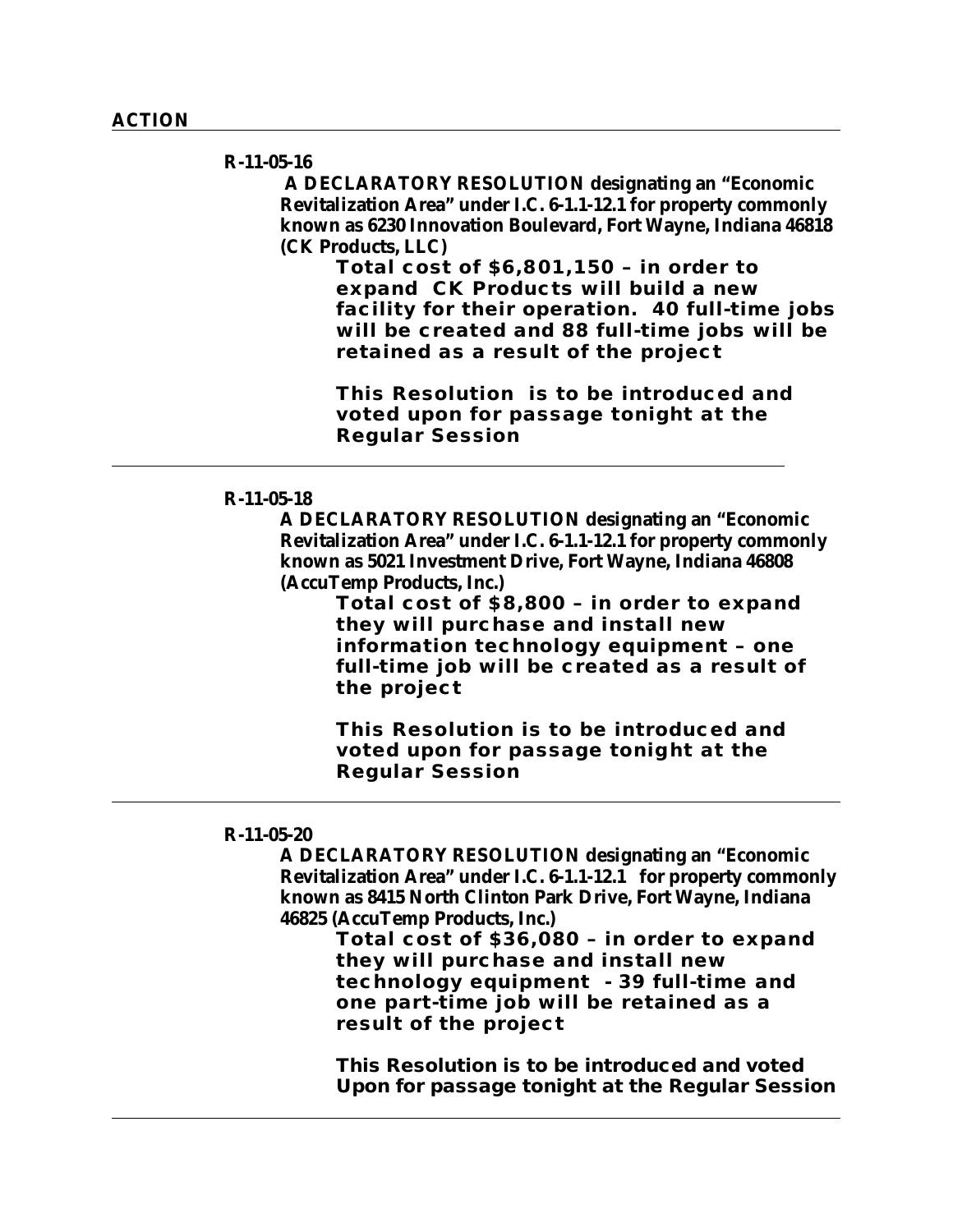## **REGULATIONS COMMITTEE**

**No Ordinances or Resolutions up for discussion**

## **PUBLIC WORKS COMMITTEE**

*Karen Goldner – Chair Tim Pape – Co-Chair All Council Members*

### **S-11-05-04**

**AN ORDINANCE approving the awarding of ITB #3368 purchase of Four (4) Single Axle Dump Truck Chassis by the City of Fort Wayne, Indiana, by and through its Department of Purchasing and Selking International for the Fort Wayne Street Department**

**Total cost of \$388,542.20**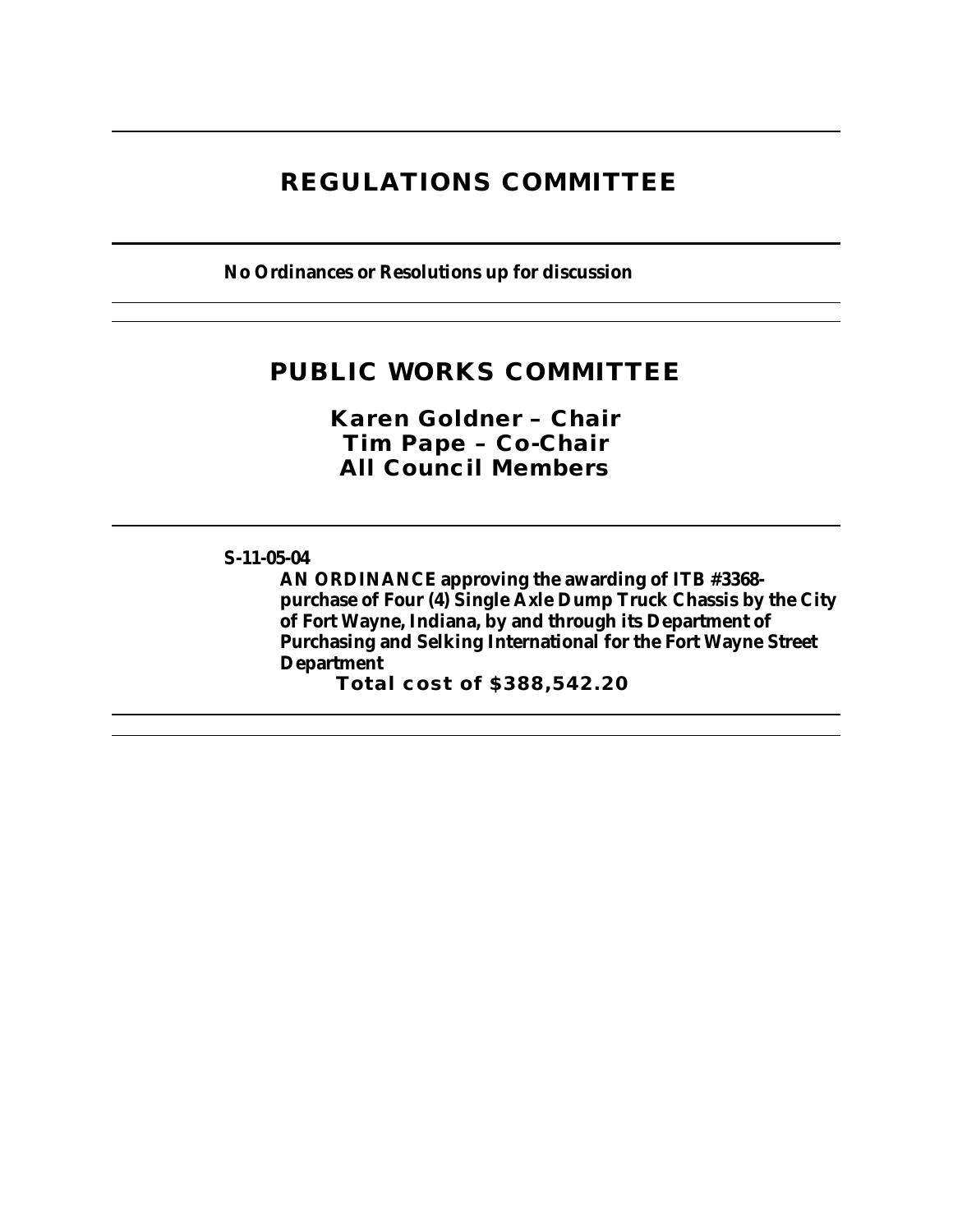# **REGULAR SESSION**

### **AGENDA**

## **FORT WAYNE COMMON COUNCIL**

## **MAY 24, 2011**

### **REGULAR SESSION IMMEDIATELY FOLLOWING COMMITTEE SESSION COMMON COUNCIL CHAMBERS ROOM 126**

**PRESIDING OVER THE STANDING MITCH HARPER COMMITTEE OF THE COMMON COUNCIL PRESIDENT**

**SECRETARY OF THE REGULAR SANDRA E. KENNEDY SESSION OF THE COMMON COUNCIL CITY CLERK**

**LEGAL ADVISOR TO MEMBERS JOSEPH G. BONAHOOM OF THE COMMON COUNCIL COUNCIL ATTORNEY**

**BENDER\_\_\_\_\_\_\_\_, BROWN\_\_\_\_\_\_\_\_\_, DIDIER\_\_\_\_\_\_\_\_\_,**

**GOLDNER\_\_\_\_\_\_\_\_\_, HARPER\_\_\_\_\_\_\_\_\_, HINES\_\_\_\_\_\_\_\_\_,**

PAPE\_\_\_\_\_\_\_\_\_, SHOAFF\_\_\_\_\_\_\_\_, SMITH\_\_\_\_\_\_\_\_,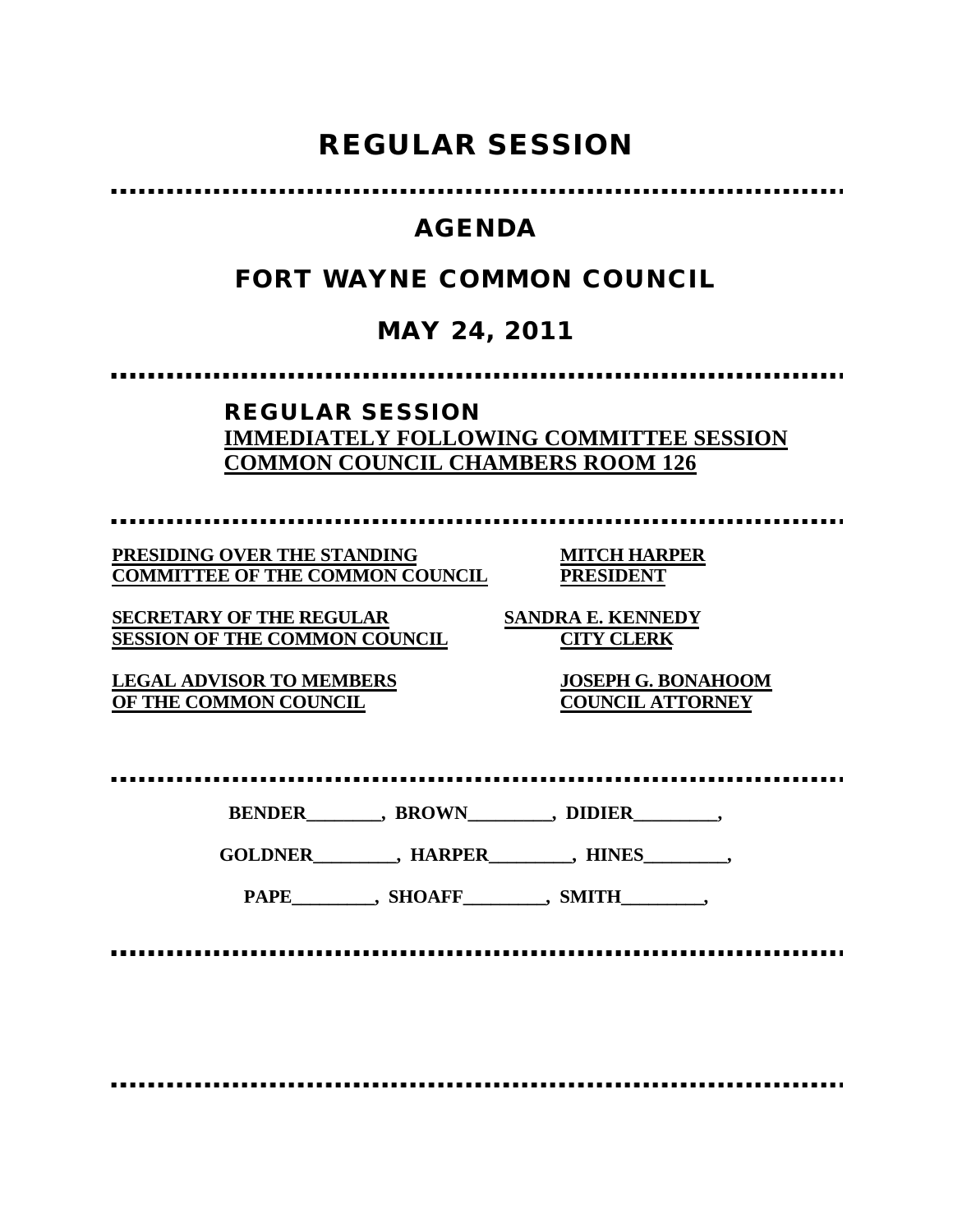## **ORDER OF THE AGENDA**

**PRESENTATION OF NATIONAL COLORS SERGEANT-AT-ARMS**

**ROLL CALL SANDRA E. KENNEDY CITY CLERK**

**PRESIDENT'S REPORT AND COMMENTS MITCH HARPER**

**PRESIDENT**

**ADOPTION OF THE AGENDA**

**INTRODUCTION OF ORDINANCES AND RESOLUTIONS – PAGES 3 THRU 7**

**PASSAGE OF ORDINANCES AND RESOLUTIONS – PAGES 8 THRU 12**

**MISCELLANEOUS BUSINESS**

**CHAIR OPEN FOR COMMENTS – FROM CITIZENS AND COUNCIL MEMBERS**

**RETIREMENT OF COLORS**

**ADJOURNMENT**

## **ORDINANCES AND RESOLUTIONS UP FOR INTRODUCTION**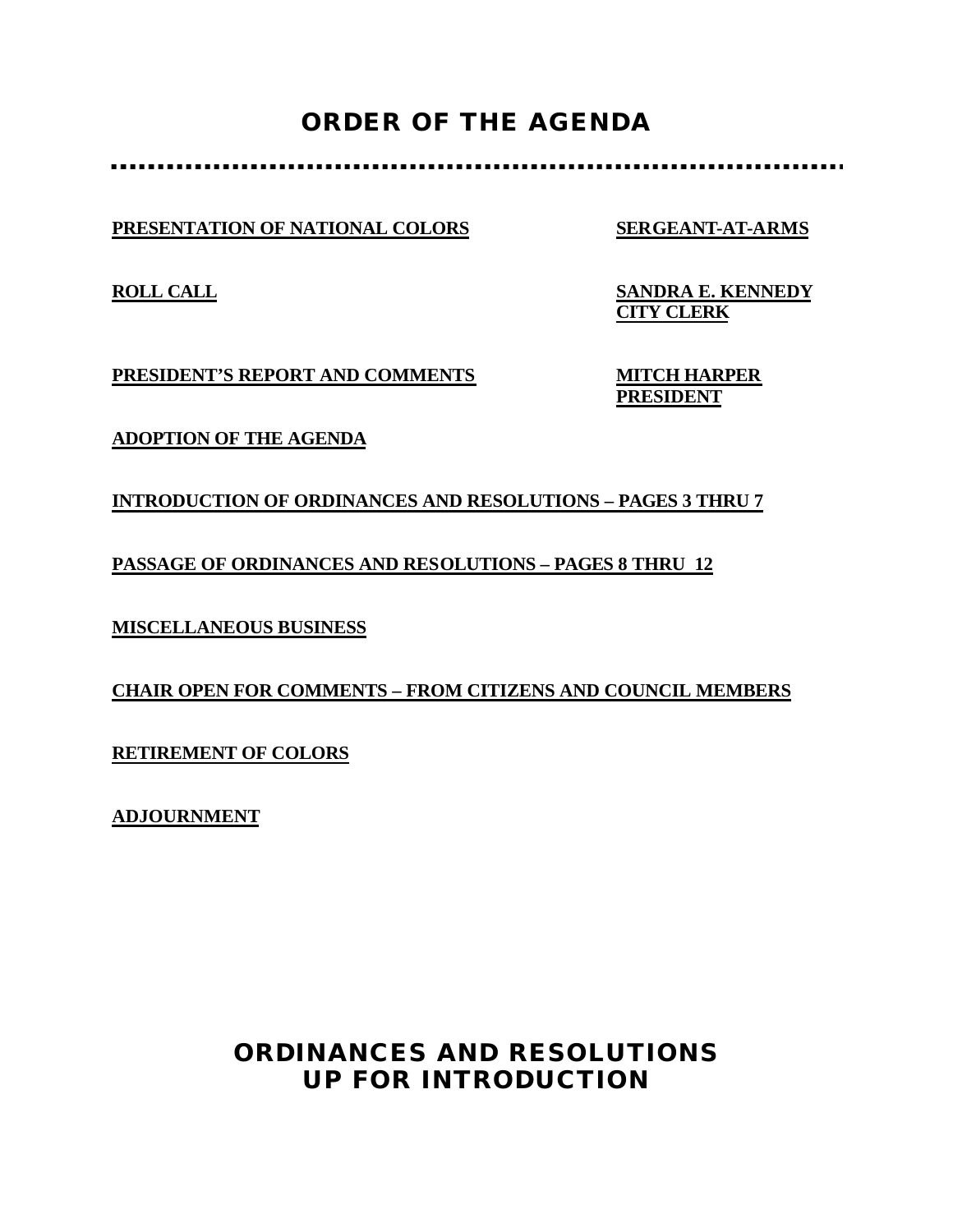## **CITY UTILITIES COMMITTEE**

### **ACTION**

**No Ordinances or Resolutions up for introduction**

## **FINANCE COMMITTEE**

*Thomas E. Smith – Chair Elizabeth M. Brown – Co-Chair All Council Members*

### **R-11-05-14**

**A DELARATORY RESOLUTION designating an "Economic Revitalization Area" under I.C. 6-1.1-12.1 for property commonly known as 642 Growth Avenue, Fort Wayne, Indiana 46808 (Ward Corporation)**

**Total cost of \$2,650,000 – in order to expand Ward Corporation will purchase technology equipment – three full-time jobs will be created as a result of the project**

**TO BE PASSED THIS EVENING**

## **FINANCE COMMITTEE CONTINUED**

**ACTION**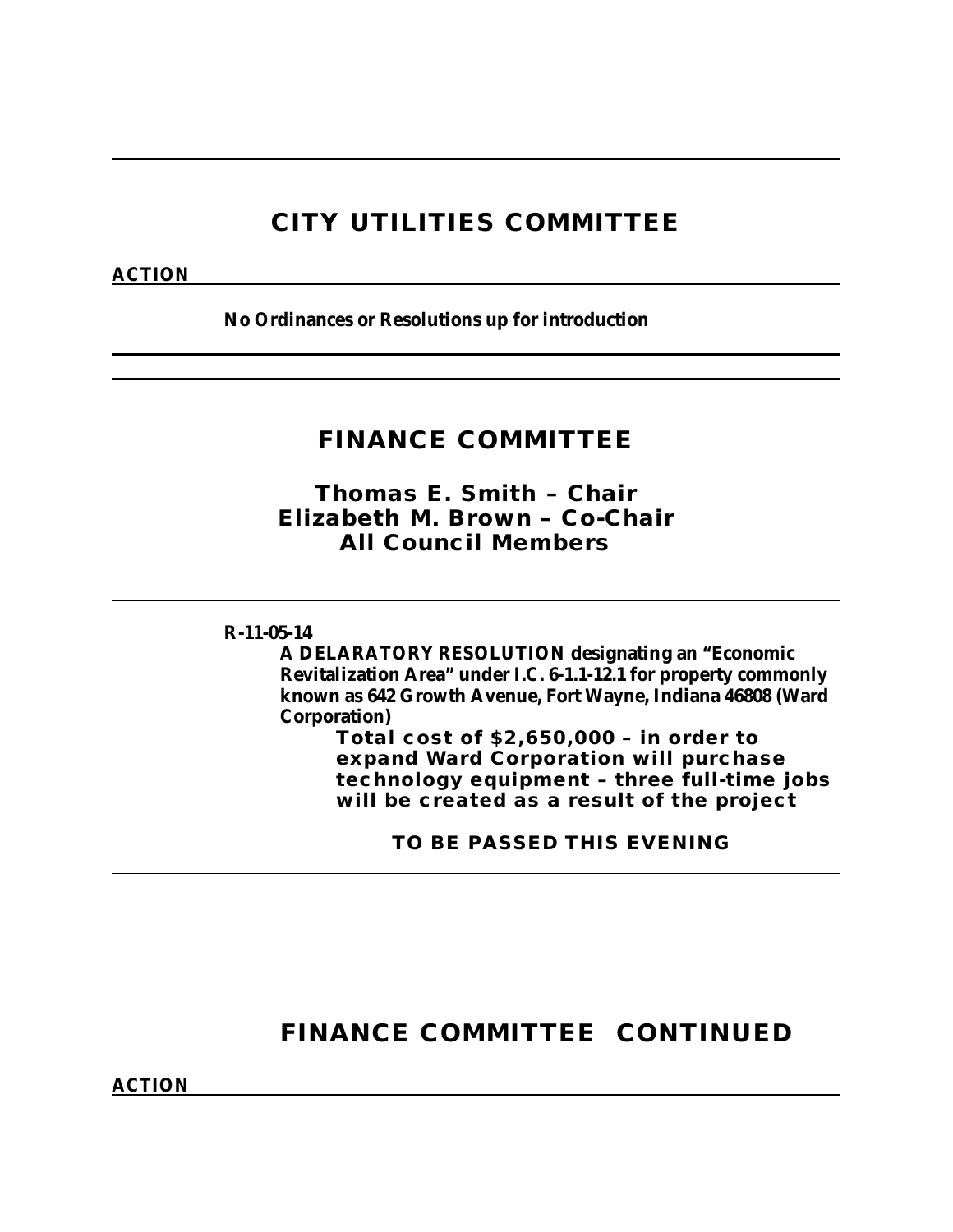**R-11-05-15**

**A CONFIRMING RESOLUTION designating an "Economic Revitalization Area" under I.C. 6-1.1-12.1 for property commonly known as 642 Growth Avenue, Fort Wayne, Indiana 46808 (Ward Corporation)**

> **Total cost of \$2,650,000- Ward Corporation will purchase technology equipment – three full-time jobs will be created as a result of the project**

> > **PUBLIC HEARING 6-14 – 5:30 P.M.**

#### **R-11-05-16**

**A DECLARATORY RESOLUTION designating an "Economic Revitalization Area" under I.C. 6-1.1-12.1 for property commonly known as 6230 Innovation Boulevard, Fort Wayne, Indiana 46818 (CK Products, LLC)**

**Total cost of \$6,801,150 – in order to expand CK Products, they will build a new facility for their operation – 40 full-time jobs will be created and 88 full-time jobs will be retained as a result of the project**

**TO BE PASSED THIS EVENING**

#### **R-11-05-17**

**A CONFIRMING RESOLUTION designating an "Economic Revitalization Area" under I.C. 6-1.1-12.1 for property commonly known as 6230 Innovation Boulevard, Fort Wayne, Indiana 46818 (CK Products, LLC)**

> **Total cost of \$6,801,150 – in order to expand CK Products, they will build a new facility for their operation – 40 full-time jobs will be created and 88 full-time jobs will be retained as a result of the project**

> > **PUBLIC HEARING 6-14 - 5:30 P.M.**

### **FINANCE COMMITTEE CONTINUED**

**ACTION**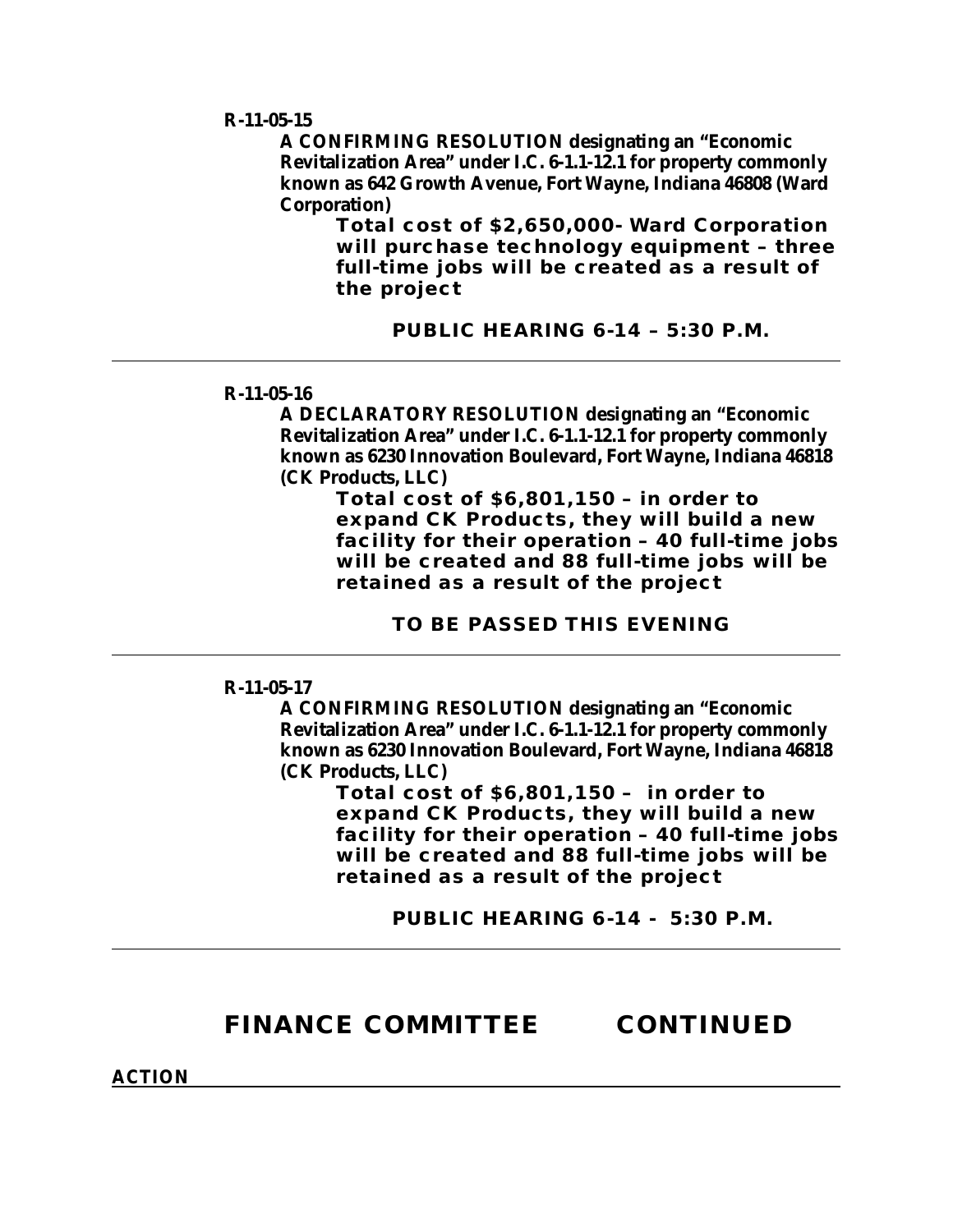**R-11-05-18**

**A DECLARATORY RESOLUTION designating an "Economic Revitalization Area" under I.C. 6-1.1-12.1 or property commonly known as 5021 Investment Drive, Fort Wayne, Indiana 46808 (AccuTemp Products, Inc.)**

**Total cost of \$8,800 – in order to expand AccuTemp Products, Inc. will purchase and install equipment – One full-time job will be created as a result of the project**

**TO BE PASSED THIS EVENING** 

#### **R-11-05-19**

**A CONFIRMING RESOLUTION designating an "Economic Revitalization Area" under I.C. 6-1.1-12.1 for property commonly known as 5021 Investment Drive, Fort Wayne, Indiana 46808 (AccuTemp Products, Inc.)**

**Total cost of \$8,800 - in order to expand AccuTemp Products, Inc. will purchase and install equipment – One full-time job will be created as a result of the project**

**PUBLIC HEARING 6-14 – 5:30 P.M.**

**R-11-08-20**

**A DECLARATORY RESOLUTION designating an "Economic Revitalization Area" under I.C. 6-1.1-12.1 for property commonly known as 8415 North Clinton Park Drive, Fort Wayne, Indiana 46825 (AccuTemp Products, Inc.)**

**Total cost of \$36,080 – in order to expand AccuTemp will purchase and install equipment – 39 full-time and one part-time job will be retained as a result of the project**

**TO BE PASSED THIS EVENING**

### **FINANCE COMMITTEE CONTINUED**

**ACTION**

**R-11-05-21**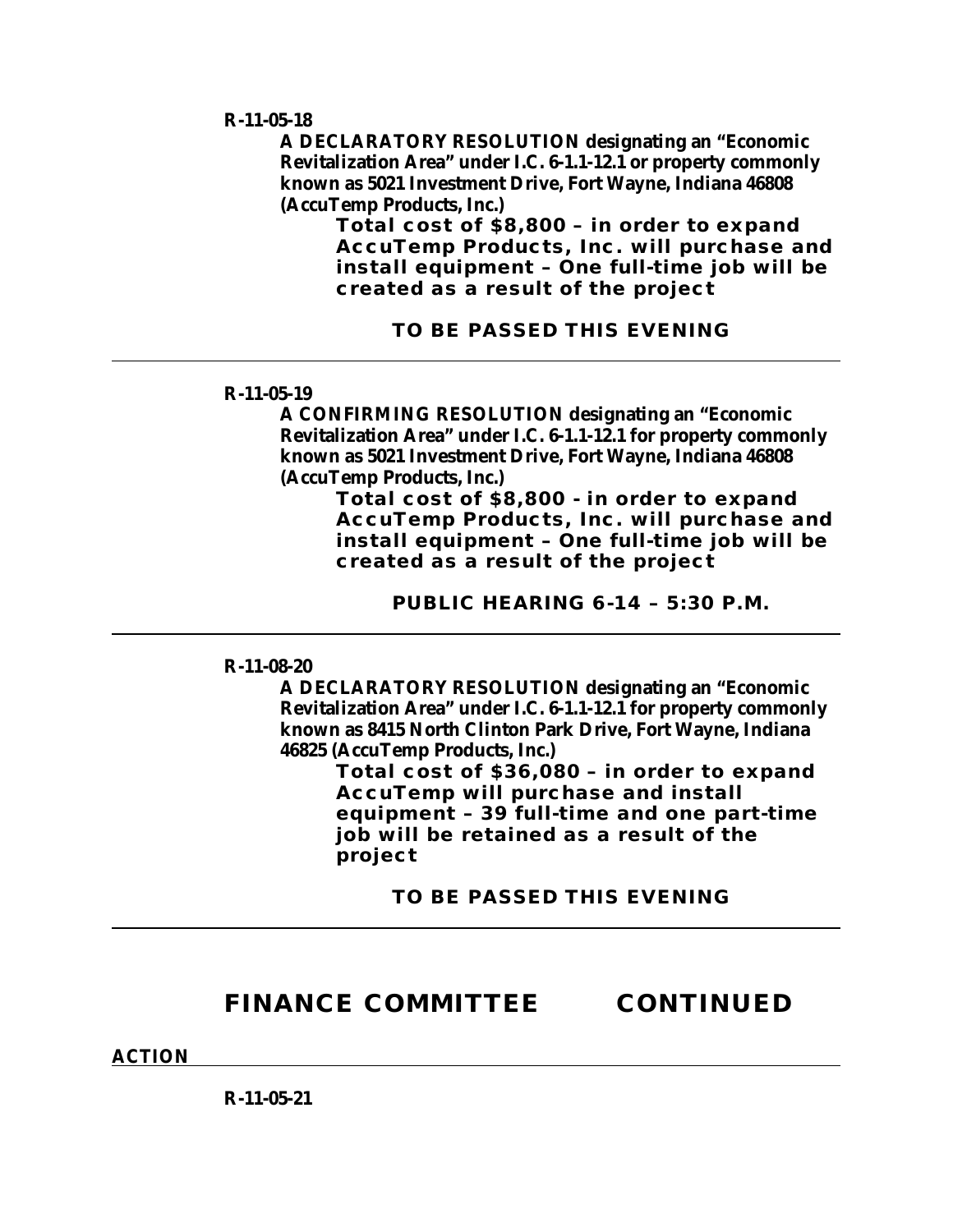**A CONFIRMING RESOLUTION designating an "Economic Revitalization Area" under I.C. 6-1.1-12.1 for property commonly known as 8415 North Clinton Park Drive, Fort Wayne, Indiana 46825 (AccuTemp Products, Inc.)**

> **Total cost of \$36,080 – in order to expand AccuTemp will purchase and install equipment 39 full-time and one part-time job will be retained as a result of the project**

> > **PUBLIC HEARING 6-14 – 5:30 P.M.**

### **REGULATIONS COMMITTEE**

*John Shoaff - Chair Thomas F. Didier – Co-Chair All Council Members*

#### **R-11-05-22**

**RESOLUTION of Fort Wayne Common Council concerning the financing and refinancing of Economic Development Facilities by Allen County, Indiana, for Indiana Institute of Technology, Inc.**

#### **Z-11-05-10**

**AN ORDINANCE amending the City of Fort Wayne Zoning Map No. N-02 (Sec. 12 of Wayne) Rezone approximately 1.15 acres of property - 435 East Brackenridge Street**

## **REGULATIONS COMMITTEE CONTINUED**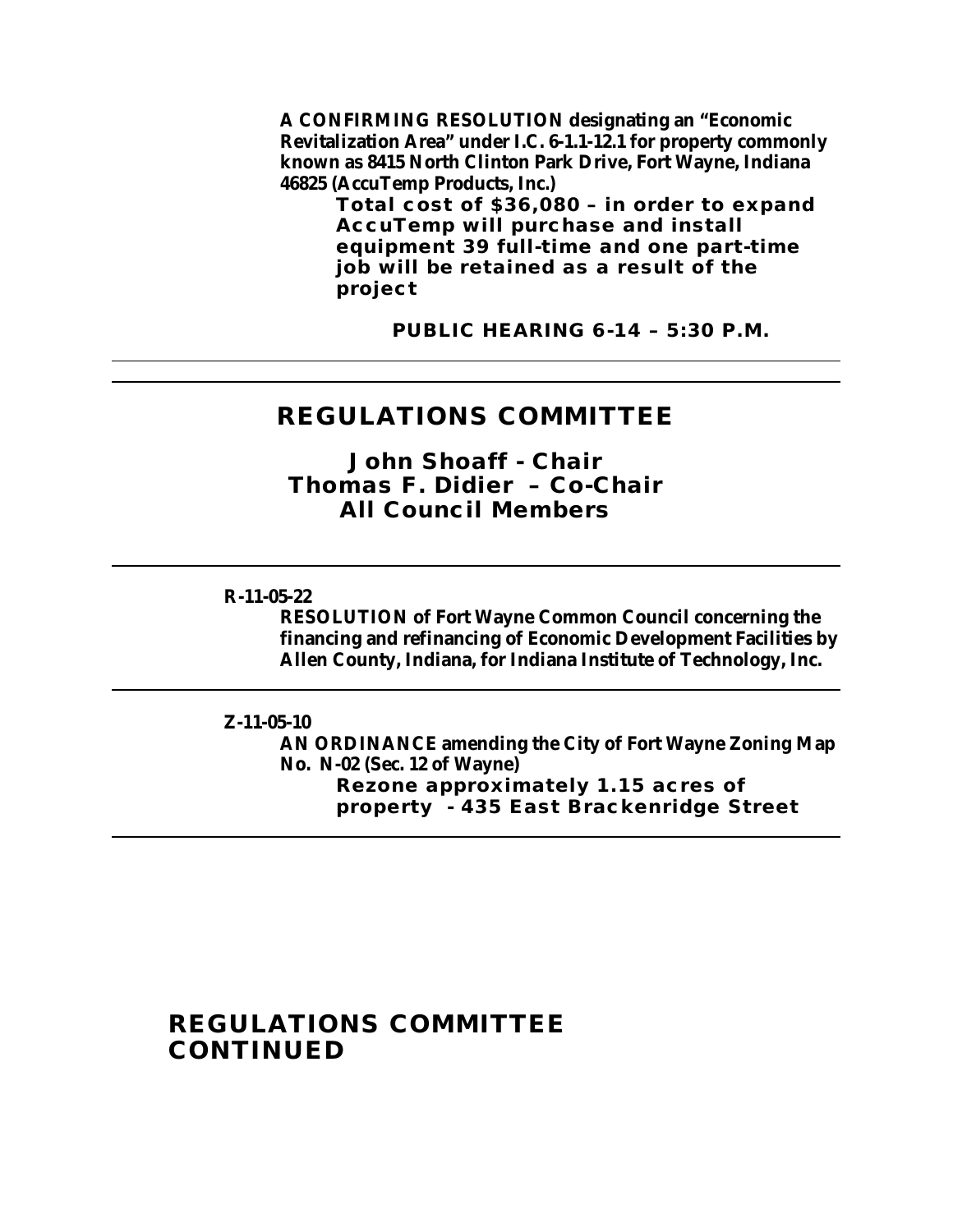**G-11-05-11 AN ORDINANCE amending the Thoroughfare Plan of the City Comprehensive ("Master") Plan by vacating public right-of-way The right-of-way to be vacated is an alley Located east of 1005 Harmar Street** 

**PUBLIC HEARING 6-14 - 5:30 P.M.**

### **PUBLIC WORKS COMMITTEE**

*Karen E. Goldner – Chair Tim Pape – Co-Chair All Council Members*

#### **S-11-05-12**

**AN ORDINANCE approving RFP #7316 – W.O. #12258 – Rothermere Drive Concrete Reconstruction between Garcia Concrete and the City of Fort Wayne, Indiana in connection with the Board of Public Works**

**Total cost of \$147,181**

**S-11-05-13**

**AN ORDINANCE approving RFP #7314-2011- Resurfacing Package B-2011; Work Order No. 12220 between E&B Paving and the City of Fort Wayne, Indiana, in connection with the Board of Public Works**

**Total cost of \$864,603**

## **ORDINANCES AND RESOLUTIONS UP FOR PASSAGE**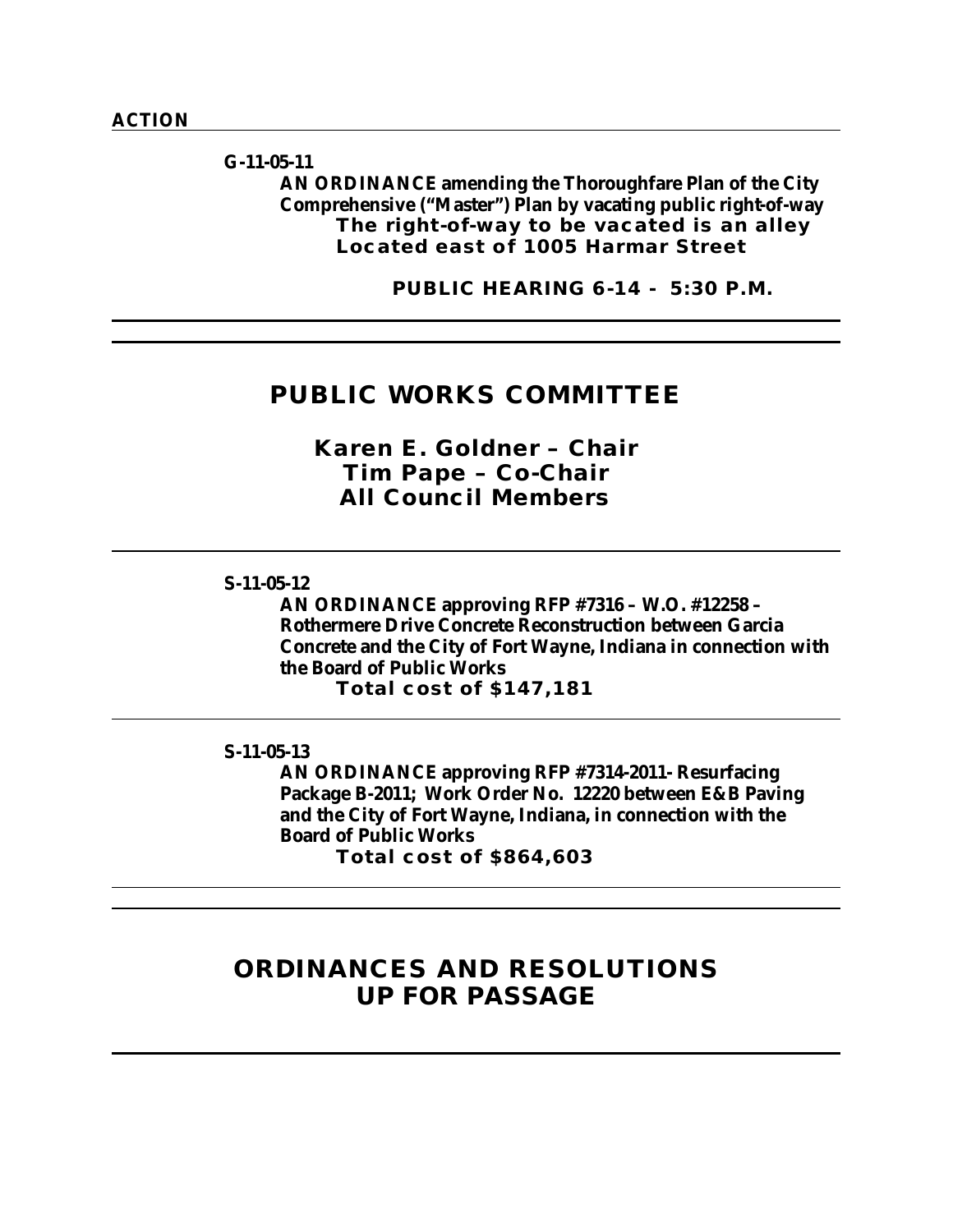### **CITY UTILITIES COMMITTEE**

*Glynn A. Hines – Chair Marty Bender – Co-Chair All Council Members*

#### **ACTION**

#### **S-11-05-05**

**AN ORDINANCE approving the awarding of I.T.B. #3366 purchase of Three (3) Tandem Axle Dump Truck Chassis by the City of Fort Wayne, Indiana, by and through its Department of Purchasing and Selking International for the Water Maintenance & Service Department and Water Pollution Control Maintenance Department**

**Total cost of \$341,214**

### **DO PASS S-11-05-06**

**AN ORDINANCE approving 2011 Cipp Package #1 Medium Diameter Res. #2391-2011, W.O. 75600 Reynolds Inliner LLC and the City of Fort Wayne, Indiana, in connection with the Board of Public Works**

**Total cost of \$455,341**

### **DO PASS S-11-05-07**

**AN ORDINANCE approving Professional Engineering Services for the Lexington and Oakdale Storm Sewer Extension Project between DLZ, Indiana LLC and the City of Fort Wayne, Indiana, in connection with the Board of Public Works Total cost of \$127,650**

### **CITY UTITLIES COMMITTEE CONTINUED**

#### **ACTION**

**DO PASS S-11-05-08**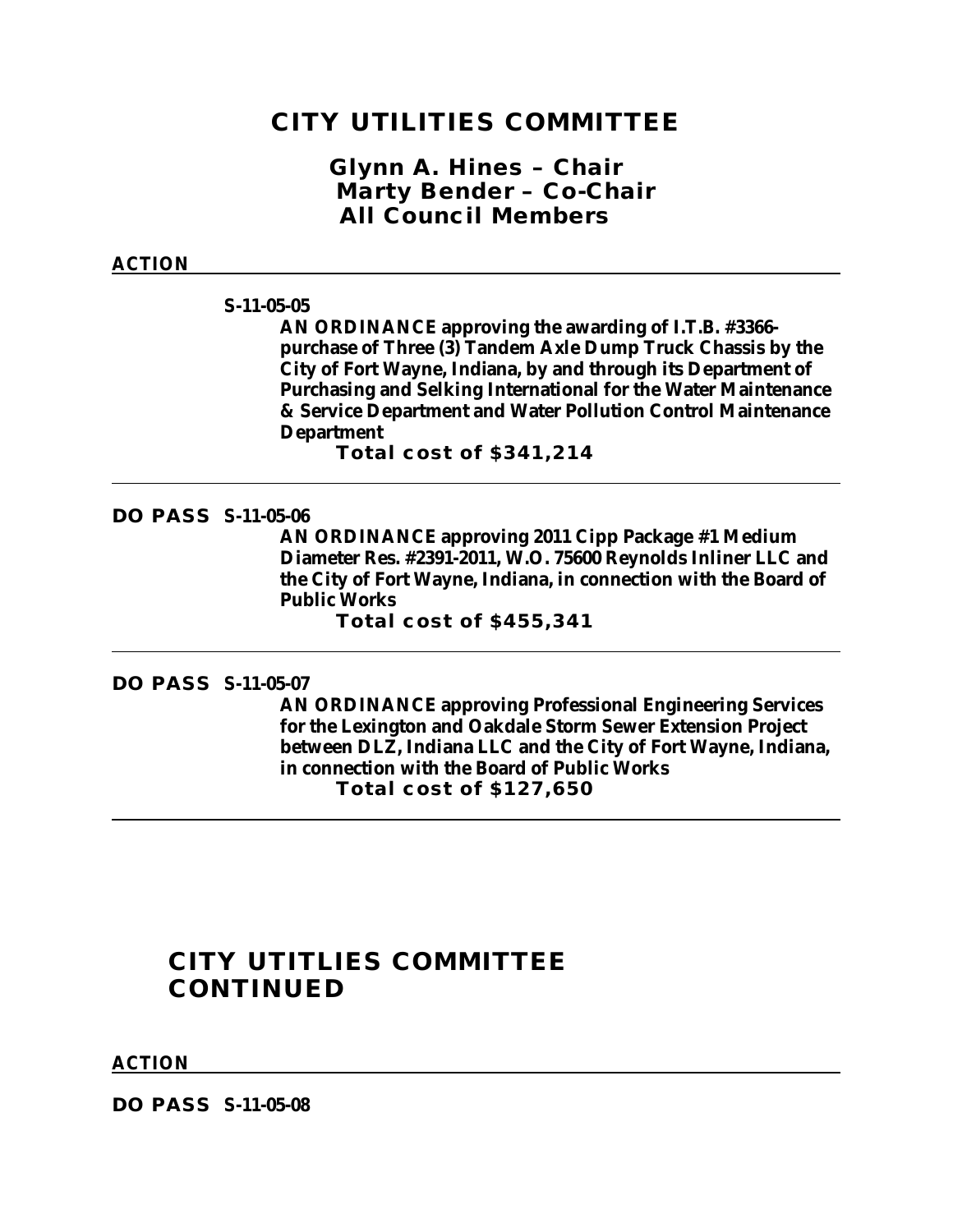**AN ORDINANCE approving Water Pollution Control Plan Hydraulic and Process Analysis Res. #2012-0002, W.O. #75620 between Black & Veatch Corporation and the City of Fort Wayne, Indiana, in connection with the Board of Public Works Total cost of \$230,450**

### **FINANCE COMMITTEE**

### *Thomas E. Smith - Chair Elizabeth M. Brown – Co-Chair All Council Members*

### **R-11-05-02**

**A CONFIRMING RESOLUTION designating an "Economic Revitalization Area" under I.C. 6-1.1-12.1 for property commonly known as 8727 Clinton Park Drive, Fort Wayne, Indiana 46825 (Nemcomed FW,LLC)**

**Total cost of \$2,782,000 – the company will construct a 13,000 square foot addition to their existing facility and will also purchase equipment – 60 full-time jobs will be created and 128 full-time jobs will be retained as a result of the project**

## **FINANCE COMMITTEE CONTINUED**

**ACTION**

**R-11-05-14**

**A DECLARATORY RESOLUTION designating an "Economic Revitalization Area" under I.C. 6-1.1-12.1 for property commonly**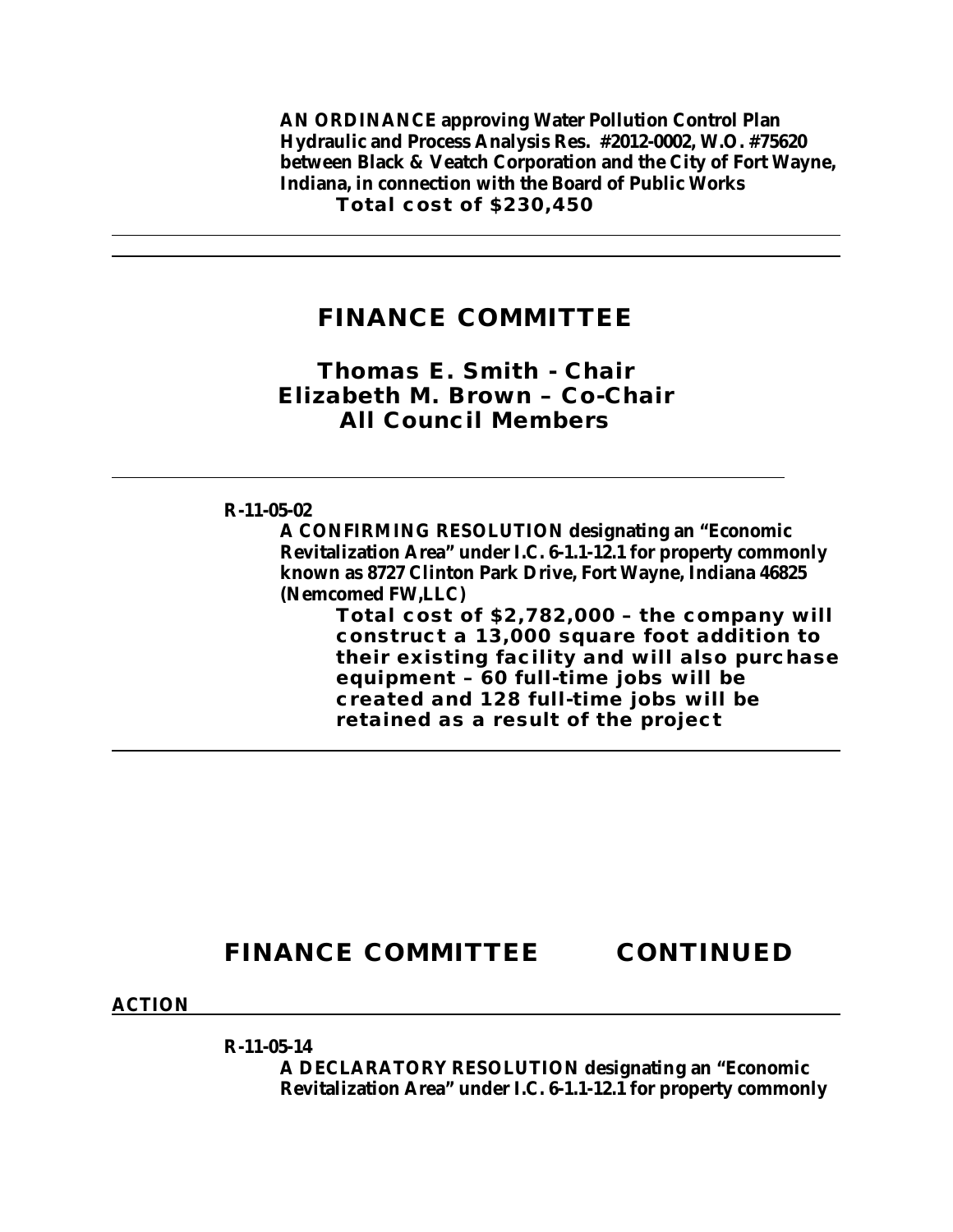**known as 642 Growth Avenue, Fort Wayne, Indiana 46808 (Ward Corporation)**

> **Total cost of \$2,650,000 – in order to expand Ward Corporation will purchase equipment – three full-time jobs will be created as a result of the project**

### **R-11-05-16**

**A DECLARATORY RESOLUTION designating an "Economic Revitalization Area" under I.C. 6-1.1-12.1 for property commonly known as 6230 Innovation Boulevard, Fort Wayne, Indiana 6818 (CK Products, LLC)**

**Total cost of \$6,801,150 – in order to expand CK Products, they will build a new facility – 40 full-time jobs will be created and 88 full-time jobs will be retained as a result of the project**

### **R-11-05-18**

**A DECLARATORY RESOLUTION designating an "Economic Revitalization Area" under I.C. 6-1.1-12.1 for property commonly known as 5021 Investment Drive, Fort Wayne, Indiana 46808 (AccuTemp Products, Inc.)**

> **Total cost of \$8,800 – in order to expand AccuTemp Products, Inc. will purchase technology equipment – One full-time job will be created as a result of the project**

## **FINANCE COMMITTEE CONTINUED**

#### **ACTION**

#### **R-11-05-20**

**A DECLARATORY RESOLUTION designating an "Economic Revitalization Area" under I.C. 6-1.1-12.1 for property commonly known as 8415 North Clinton Park Drive, Fort Wayne, Indiana 46825 (AccuTemp Products, Inc.)**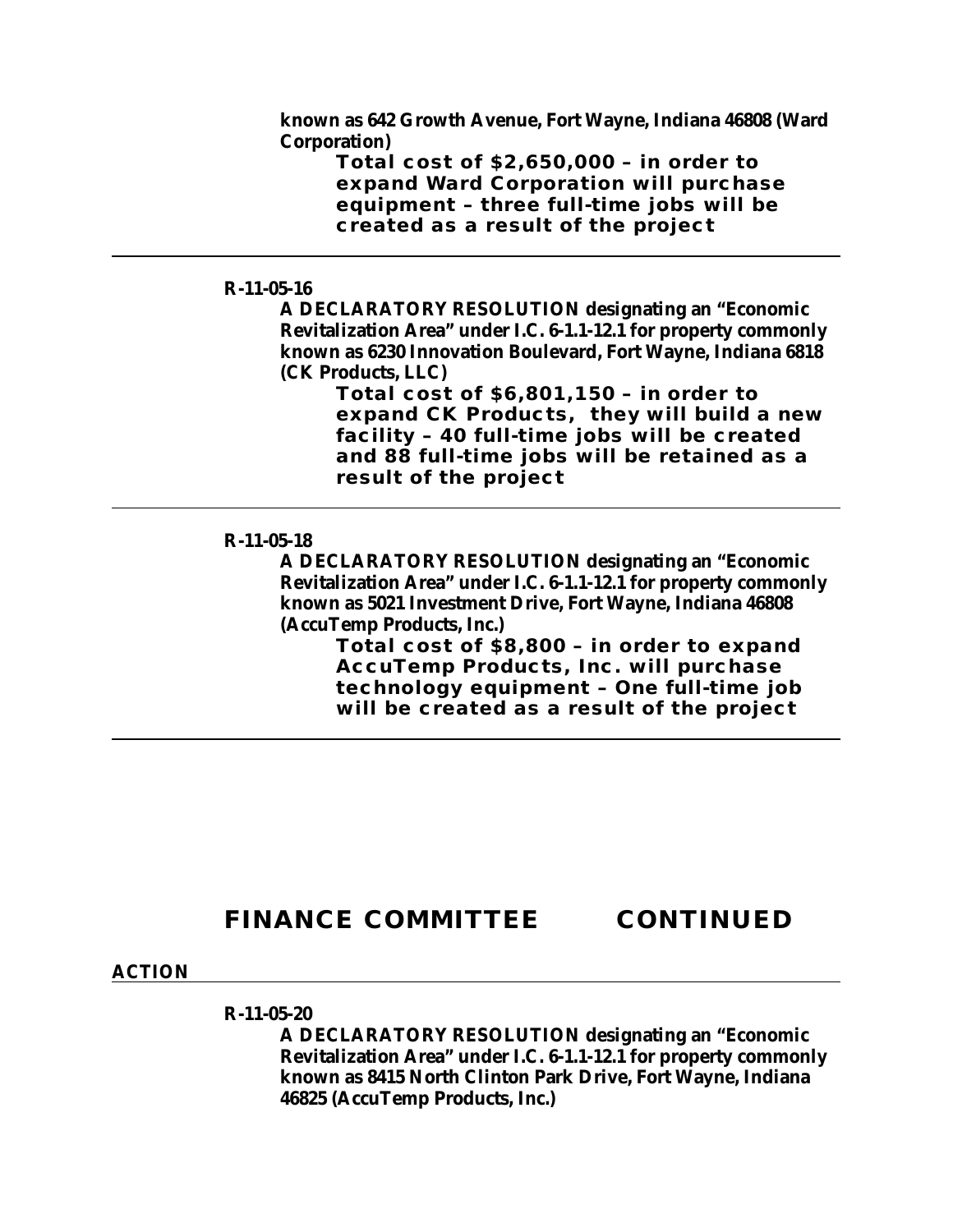**Total cost of \$36,080 – in order to expand AccuTemp Products, Inc. will purchase new technology equipment – 39 full-time and one part-time job will be retained as a result of the project**

## **REGULATIONS COMMITTEE**

*John Shoaff – Chair Thomas F. Didier – Co-Chair All Council Members*

### **DO PASS G-11-05-03**

**AN ORDINANCE amending Chapter 99, Streets and Sidewalks, of the City of Fort Wayne, Code of Ordinances for the purpose of requiring maintenance and repair of certain brick streets and alleys located within the City of Fort Wayne Add a new Section Brick Street and Alley Maintenance 99.050 Brick Streets**

## **PUBLIC WORKS COMMITTEE**

*Karen E. Goldner - Chair Tim Pape – Co- Chair All Council Members*

**ACTION**

**S-11-05-04**